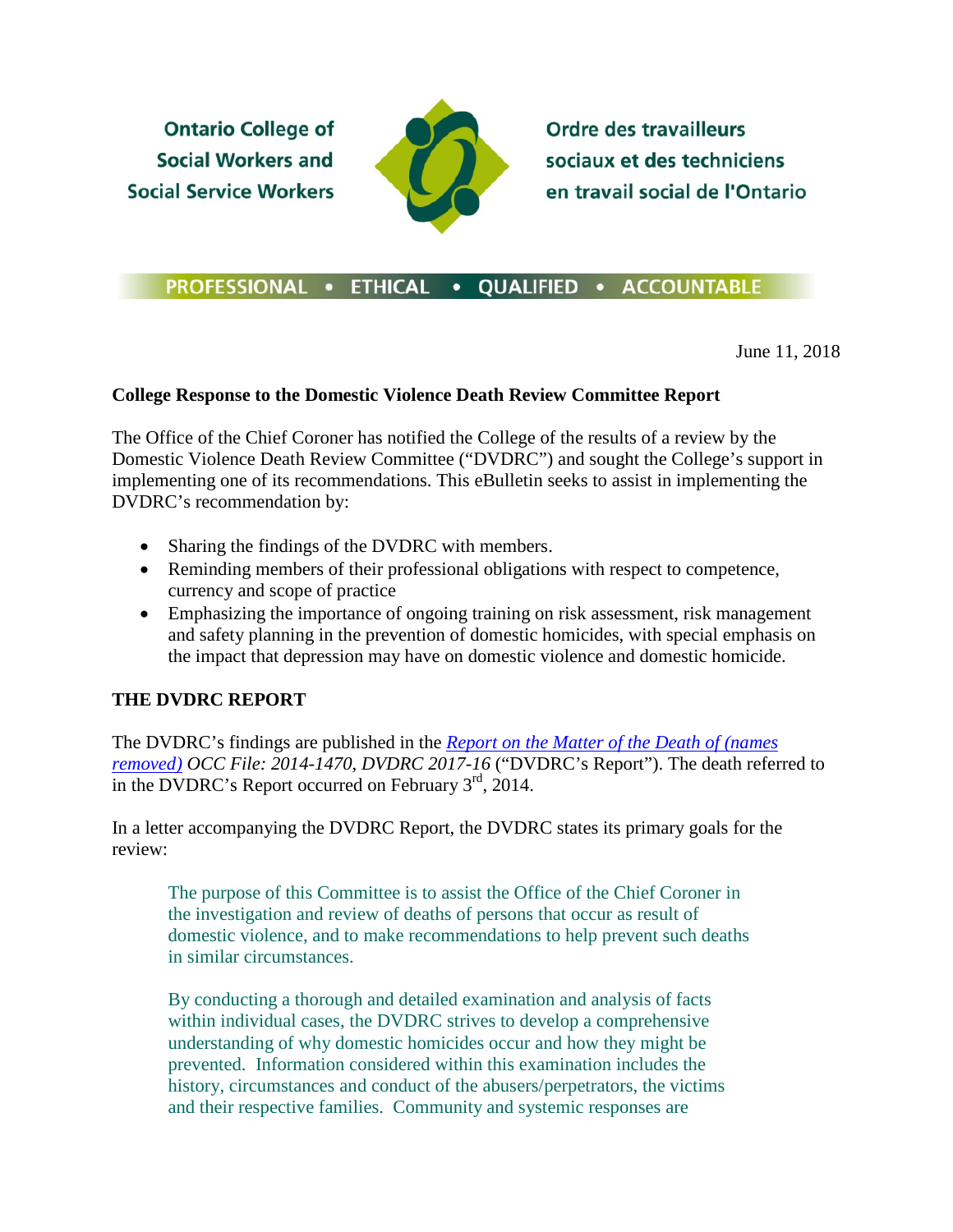examined to determine primary risk factors and to identify possible points of intervention that could assist in the prevention of similar deaths in the future.

Recommendation #1 of the DVDRC Report is directed at three regulatory colleges, specifically, the Ontario College of Social Workers and Social Service Workers, the College of Psychologists of Ontario, and the College of Physicians and Surgeons of Ontario. The recommendation states that:

Social workers, psychologists and physicians are reminded of the importance of ongoing training on risk assessment, risk management and safety planning in the prevention of domestic homicides. Special emphasis should be given on the impact that depression has on domestic violence and domestic homicide.

## **MEMBERS' PROFESSIONAL OBLIGATIONS**

In keeping with this recommendation, the College is providing the DVDRC's Report to all members. Members are reminded of their obligation, in accordance with *[The Code of Ethics and](http://www.ocswssw.org/professional-practice/code-of-ethics/)  [Standards of Practice Handbook, Second](http://www.ocswssw.org/professional-practice/code-of-ethics/) Edition, 2008*, to provide services only within the boundaries of their competence. Principle II: Competence and Integrity, Interpretation 2.1.1 states:

College members are responsible for being aware of the extent and parameters of their competence and their professional scope of practice and limit their practice accordingly. When a client's needs fall outside the College member's usual area of practice, the member informs the client of the option to be referred to another professional. If, however, the client wishes to continue the professional relationship with the College member and have the member provide the service, the member may do so provided that:

- (i) he or she ensures that the services he or she provides are competently provided by seeking additional supervision, consultation and/or education and
- (ii) the services are not beyond the member's professional scope of practice.

Recommendations for particular services, referrals to other professionals or a continuation of the professional relationship are guided by the client's interests as well as the College member's judgement and knowledge.

The Standards of Practice also require members to ensure ongoing maintenance of competence and continuing professional development in the areas in which they provide services. This can be achieved by:

• Participating in ongoing continuing education and the Continuing Competence Program (CCP) in order to remain current with emerging practice knowledge.